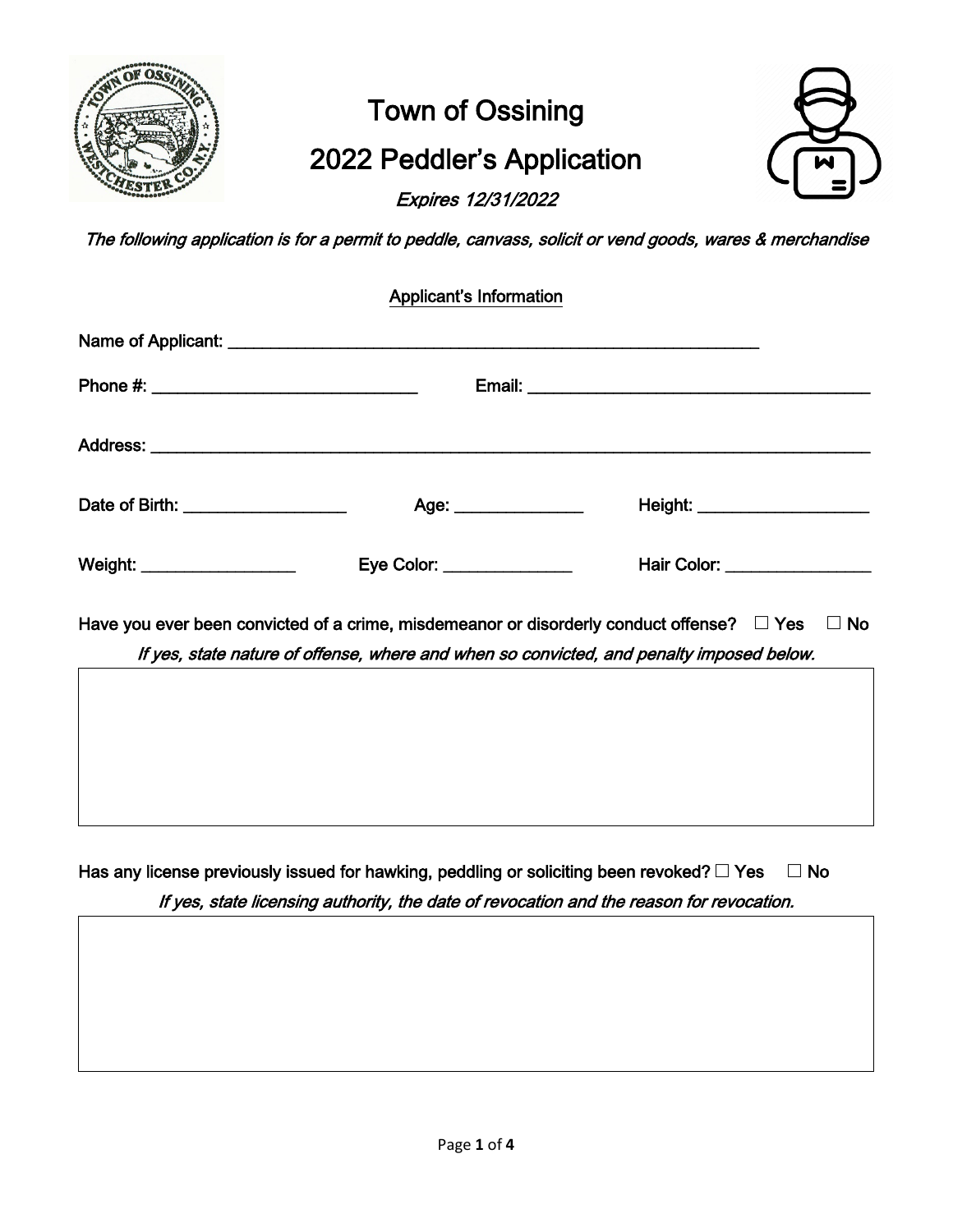#### Employment Information

| <b>Status of Employment</b>                                                    | Name & Address of<br><b>Business/Employer/Organization</b> | <b>Phone &amp; Email</b> |
|--------------------------------------------------------------------------------|------------------------------------------------------------|--------------------------|
| Self-Employed                                                                  |                                                            |                          |
| <b>Employed/Under contract</b><br>with another person, firm, or<br>corporation |                                                            |                          |
| Volunteer for a non-profit                                                     |                                                            |                          |

## Please fill out the table corresponding to the status of your employment

#### Hawking, Peddling, & Vending Information

Goods, services or wares to be sold: \_\_\_\_\_\_\_\_\_\_\_\_\_\_\_\_\_\_\_\_\_\_\_\_\_\_\_\_\_\_\_\_\_\_\_\_\_\_\_\_\_\_\_\_\_\_\_\_\_\_\_\_\_\_\_\_\_\_\_

#### Please state below days/dates and routes of hawking, peddling, or vending

| Will a vehicle be used to hawk/peddle/vend? $\square$ Yes (Fill out table below) $\square$ No |  |
|-----------------------------------------------------------------------------------------------|--|
|-----------------------------------------------------------------------------------------------|--|

| Year                            | <b>Make</b>          |  |
|---------------------------------|----------------------|--|
| <b>State, License Plate</b>     | <b>VIN</b>           |  |
| <b>Registration's Exp. Date</b> | Driver's License No. |  |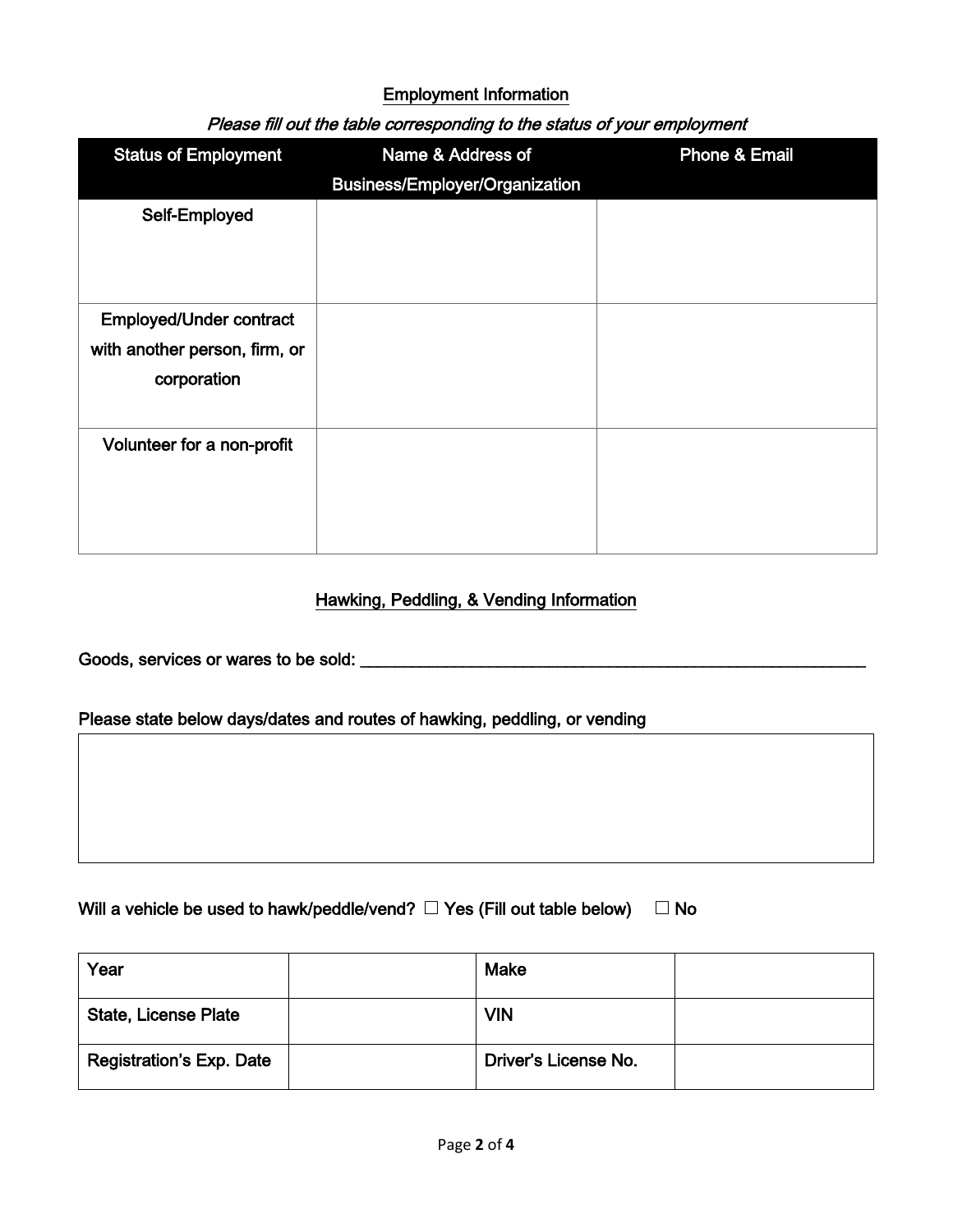#### **Attachments**

Please attach the following with you application:

- 1. Fingerprints (only if new applicant see page 3 for instructions)
- 2. Food vendors must present Certification from Westchester County Department of Health
- 3. A full face picture for permit

### Fee Due

**□** Yearly Permit \$100

**□** Daily Permit \$25 (Date Used: \_\_\_\_\_\_\_\_\_\_\_\_\_\_\_\_\_\_\_\_\_\_)

**□** Non-Profit/ U.S. Armed Force Veterans \$0

# TO BE COMPLETED IN PRESENCE OF A NOTARY

STATE OF NEW YORK (1998) COUNTY OF WESTCHESTER ) TOWN OF OSSINING (1)

\_\_\_\_\_\_\_\_\_\_\_\_\_\_\_\_\_\_\_\_\_\_\_\_\_\_\_\_\_\_\_, being duly sworn, deposes and says he/she is the individual making the application and that the answers to the foregoing questions and all statements contained therein are true if his/her own knowledge and belief.

 $\overline{\phantom{a}}$  , which is a set of the set of the set of the set of the set of the set of the set of the set of the set of the set of the set of the set of the set of the set of the set of the set of the set of the set of th

(Signature of Applicant)

Sworn to before me on this

\_\_\_\_ day of \_\_\_\_\_\_\_\_\_\_\_\_\_\_\_\_\_\_\_\_\_\_\_\_\_\_\_\_\_\_\_ , 20\_\_\_\_\_\_\_\_

\_\_\_\_\_\_\_\_\_\_\_\_\_\_\_\_\_\_\_\_\_\_\_\_\_\_\_\_\_\_\_\_\_\_\_\_\_\_\_\_\_\_\_\_\_\_\_\_\_

Notary Public Signature

\*\*\*\* Return Competed Application to the Town Clerk's Office at 16 Croton Ave, Ossining, NY 10562\*\*\*\*